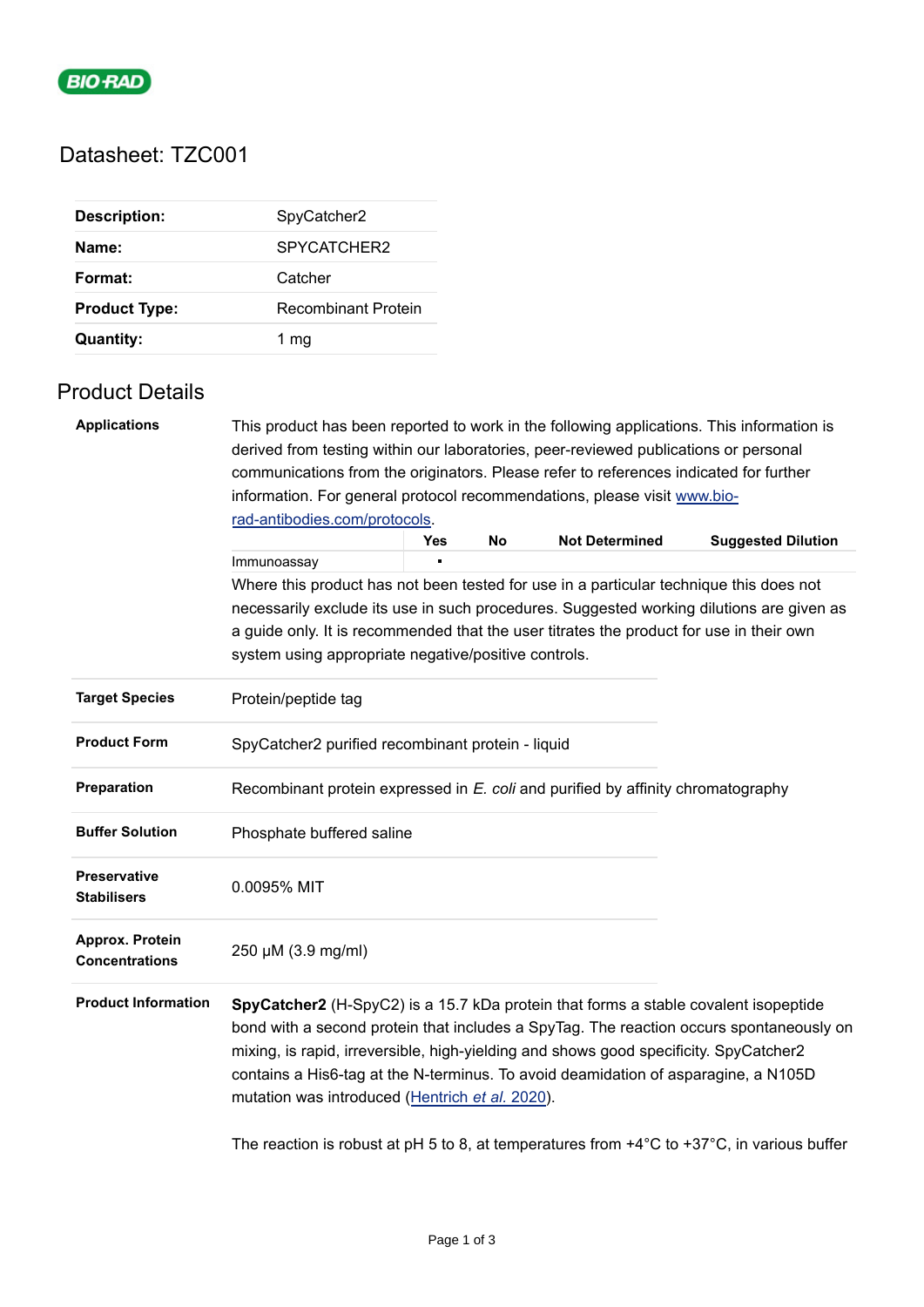conditions (Ca2+/Mg2+ not needed) and in the presence of detergents. The reaction also occurs inside cells (*in vivo*). Since the speed of the coupling reaction is concentration dependent, it is recommended to use SpyCatcher2 undiluted.

All the different formats of SpyCatcher2 are compatible with Bio-Rad's recombinant HuCAL® antibodies with a SpyTag2 at the C-terminus of the heavy chain.

### [Download SpyCatcher coupling protocol](https://www.bio-rad-antibodies.com/static/2021/custom/fab-antibody-coupling-to-monovalent-spycatchers.pdf)

SpyCatcher2 (TZC001) is available as a modified version, SpyCatcher2-CYS (TZC001CYS), which contains a cysteine residue for site-specific conjugation by the user.

SpyCatcher2-CYS can dimerize during storage by formation of a disulfide bond via the free cysteines. Before conjugation to these cysteines, the SpyCatcher2-CYS dimers should be mildly reduced e.g., by addition of 5mM DTT and incubation for 1 hr at room temperature, followed by a fast DTT removal step, e.g., by size exclusion chromatography using PD-10 desalting columns, as DTT can interfere with the subsequent conjugation chemistry. Dialysis is not recommended for DTT removal, as the cysteines can oxidize again during this slow process.

### [View all available Catchers](https://www.bio-rad-antibodies.com/spytag-spycatcher-products.html)

| <b>Protein Molecular</b><br>Weight             | Predicted 15687 Da                                                                                                                                                                                                                                                                        |
|------------------------------------------------|-------------------------------------------------------------------------------------------------------------------------------------------------------------------------------------------------------------------------------------------------------------------------------------------|
| <b>Purity</b>                                  | ≥90% determined by SDS-PAGE under reducing conditions and visualized by coomassie<br>blue staining                                                                                                                                                                                        |
| <b>Instructions For Use</b>                    | <b>View SpyCatcher Coupling Protocol</b>                                                                                                                                                                                                                                                  |
| <b>Storage</b>                                 | Store at -20°C only.<br>Storage in frost-free freezers is not recommended.<br>This product should be stored undiluted. Avoid repeated freezing and thawing as this may<br>denature the protein. Should this product contain a precipitate we recommend<br>microcentrifugation before use. |
| <b>Guarantee</b>                               | 12 months from date of despatch                                                                                                                                                                                                                                                           |
| Acknowledgements                               | This product and/or its use is covered by claims of U.S. patents, and/or pending U.S. and<br>non-U.S. patent applications owned by or under license to Bio-Rad Laboratories, Inc. See<br>bio-rad.com/en-us/trademarks for details.                                                        |
| <b>Health And Safety</b><br><b>Information</b> | Material Safety Datasheet documentation #20480 available at:<br>20480: https://www.bio-rad-antibodies.com/uploads/MSDS/20480.pdf                                                                                                                                                          |
| <b>Licensed Use</b>                            | For in vitro research purposes. Any re-sale in any form or any other commercial<br>application needs a written agreement with Bio-Rad.                                                                                                                                                    |